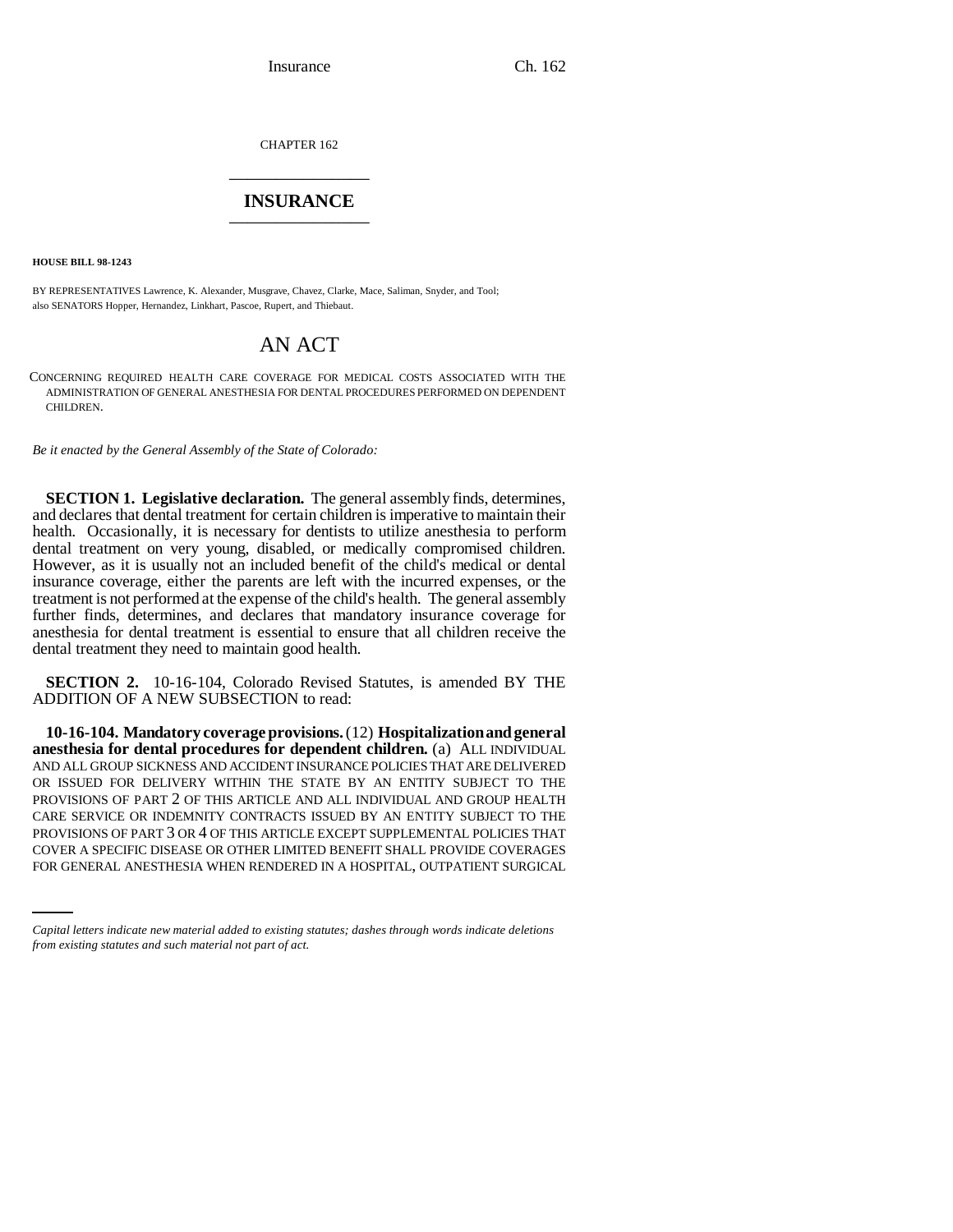### Ch. 162 Insurance

FACILITY, OR OTHER FACILITY LICENSED PURSUANT TO SECTION 25-3-101, C.R.S., AND FOR ASSOCIATED HOSPITAL OR FACILITY CHARGES FOR DENTAL CARE PROVIDED TO A DEPENDENT CHILD, AS DEPENDANT IS DEFINED IN SECTION 10-16-102 (14), OF A COVERED PERSON. SUCH DEPENDENT CHILD SHALL, IN THE TREATING DENTIST'S OPINION, SATISFY ONE OR MORE OF THE FOLLOWING CRITERIA:

(I) THE CHILD HAS A PHYSICAL, MENTAL, OR MEDICALLY COMPROMISING CONDITION; OR

(II) THE CHILD HAS DENTAL NEEDS FOR WHICH LOCAL ANESTHESIA IS INEFFECTIVE BECAUSE OF ACUTE INFECTION, ANATOMIC VARIATIONS, OR ALLERGY; OR

(III) THE CHILD IS AN EXTREMELY UNCOOPERATIVE, UNMANAGEABLE, ANXIOUS, OR UNCOMMUNICATIVE CHILD OR ADOLESCENT WITH DENTAL NEEDS DEEMED SUFFICIENTLY IMPORTANT THAT DENTAL CARE CANNOT BE DEFERRED; OR

(IV) THE CHILD HAS SUSTAINED EXTENSIVE OROFACIAL AND DENTAL TRAUMA.

(b) A CARRIER MAY:

(I) REQUIRE PRIOR AUTHORIZATION FOR GENERAL ANESTHESIA AND OUTPATIENT SURGICAL FACILITIES OR HOSPITALIZATION FOR DENTAL CARE PROCEDURES IN THE SAME MANNER THAT PRIOR AUTHORIZATION IS REQUIRED FOR HOSPITALIZATION FOR OTHER COVERED DISEASES OR CONDITIONS; AND

(II) REQUIRE THAT IF COVERAGE IS PROVIDED THROUGH A MANAGED CARE PLAN, THE BENEFITS MANDATED PURSUANT TO THIS SUBSECTION (12) SHALL BE COVERED BENEFITS ONLY IF THE SERVICES ARE RENDERED BY A PROVIDER WHO IS DESIGNATED BY AND AFFILIATED WITH THE CARRIER; AND

(III) RESTRICT COVERAGE TO INCLUDE ANESTHESIA PROVIDED BY AN ANESTHESIA PROVIDER ONLY DURING PROCEDURES PERFORMED BY AN EDUCATIONALLY QUALIFIED SPECIALIST IN PEDIATRIC DENTISTRY OR OTHER DENTIST EDUCATIONALLY QUALIFIED IN A RECOGNIZED DENTAL SPECIALTY FOR WHICH HOSPITAL PRIVILEGES ARE GRANTED OR WHO IS CERTIFIED BY VIRTUE OF COMPLETION OF AN ACCREDITED PROGRAM OF POST-GRADUATE HOSPITAL TRAINING TO BE GRANTED HOSPITAL PRIVILEGES.

(c) THE PROVISIONS OF THIS SUBSECTION (12) SHALL NOT APPLY TO TREATMENT RENDERED FOR TEMPORAL MANDIBULAR JOINT (TMJ) DISORDERS.